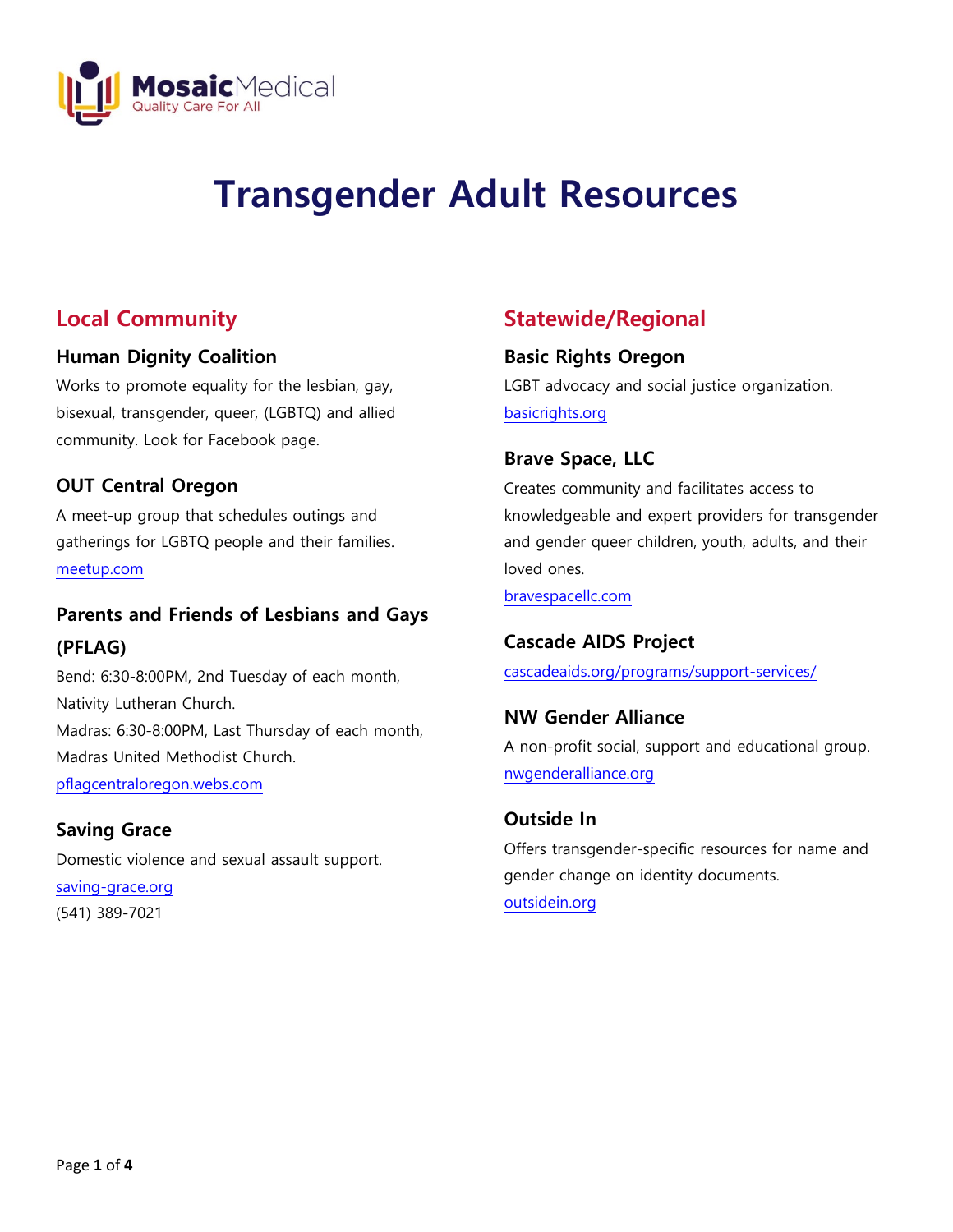## **National & International**

### **FTM International**  Educational organization serving FTM transgendered

people and transsexual men. [ftmi.org](http://www.ftmi.org/)

## **Gay Men of African Descent**

An organization that provides community forums and support for gay and transgender Black males. [gmad.org](http://www.gmad.org/)

## **National Center for Transgender Equality**

Advocacy organization for transgender people. [transequality.org](http://www.transequality.org/)

## **National LGBT Health Education Center**

Educational programs, resources, and consultation with the goal of optimizing health care for lesbian, gay, bisexual, and transgender people. [lgbthealtheducation.org](http://www.lgbthealtheducation.org/)

## **Transgender Law Center**

Civil rights organization advocating for transgender communities. [transgenderlawcenter.org](http://transgenderlawcenter.org/)

# **Transgender Law & Policy Institute (TLPI)**

[transgenderlaw.org](http://www.transgenderlaw.org/)

# **Social Networking**

### **The Gender Book**

Facebook community and online resources. [thegenderbook.com](http://www.thegenderbook.com/)

# **Trevor Space**

Social networking site for LGBTQ youth ages 13-24 and their friends.

trevorspace.org

### **TransFamily**

Online discussion boards for transgender youth and their parents or partners, spouses, and children of transitioning adults.

transfamily.org

### **[Transgender](http://www.transgenderzone.com/) Zone**

[transgenderzone.com](http://www.transgenderzone.com/)

## **Toolkits**

Variety of toolkits available for supporting people who are transgender in multiple social settings (medical, work, legal, immigration, etc.). [lambdalegal.org/publications/toolkits](https://www.lambdalegal.org/publications/toolkits)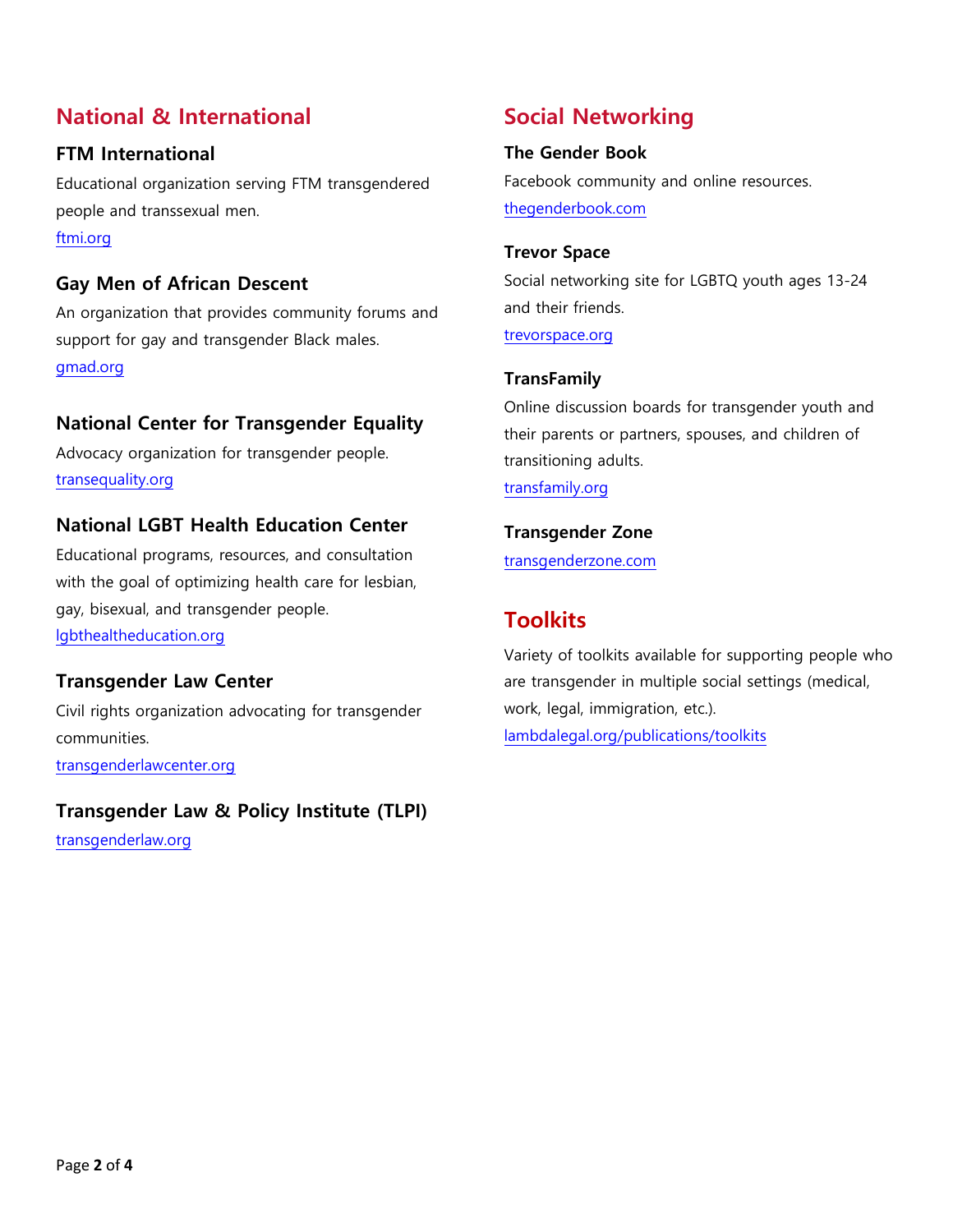## **Helplines**

## **Gay, Lesbian, Bisexual, and Transgender National Help Center**

#### [glnh.org](http://www.glnh.org/)

National Hotline (888) THE-GLNH [(888) 843-4564] National Youth Talk Line (800) 246-PRIDE [(800) 246-7743]

### **LGBT Helpline (25+)**

Toll-Free (888) 340-4528 Monday-Saturday, 6-11pm

## **Parents, Families, and Friends of Lesbians and Gays (PFLAG)** (301) 439-FLAG (Helpline)

### **Trans Life Line**

National Crisis Hotline (all staff are transgender). Peer support and assistance with federal and state documents (passports, driver's license, name change).

### [TransLifeLine.org](http://www.translifeline.org/)

(877) 565-8860 PST: 8am-2am

### **Trans Mentors**

Online support from people who are transgender [Transmentors.org](http://www.transmentors.org/) 

## **Health Resources**

### **World Professional Association for Transgender Health**

Promotes evidence-based care, education, research, advocacy, and public policy in transgender health. [wpath.org](http://www.wpath.org/)

### **Gay and Lesbian Medical Association**

Lists programs, such as a lesbian health fund and a physician referral. They also publicize medical news and information.

[glma.org](http://www.glma.org/index.cfm?nodeid=1) Provider [Directory:](http://www.glma.org/index.cfm?fuseaction=Page.viewPage&pageId=939&grandparentID=534&parentID=938) [glmaimpak.networkats.com/members\\_online\\_new/mem](https://glmaimpak.networkats.com/members_online_new/members/dir_provider.asp) [bers/dir\\_provider.asp](https://glmaimpak.networkats.com/members_online_new/members/dir_provider.asp) 

### **National AIDS Hotline**  (800) 342-AIDS / (800) 243-7889 (TTY) (800) 344-7432 (Spanish)

# **OHSU Transgender Health Program**

[ohsu.edu/transgender-health](https://www.ohsu.edu/transgender-health) (503) 494-7970

**Transgender Health Rights** [transequality.org/know-your-rights/healthcare](http://www.transequality.org/know-your-rights/healthcare)

**Association [of Gay and Lesbian Psychiatrists](http://aglp.memberclicks.net/aglp-referral)  [Online Referral System](http://aglp.memberclicks.net/aglp-referral)** [aglp.memberclicks.net/aglp-referral](https://aglp.memberclicks.net/aglp-referral)